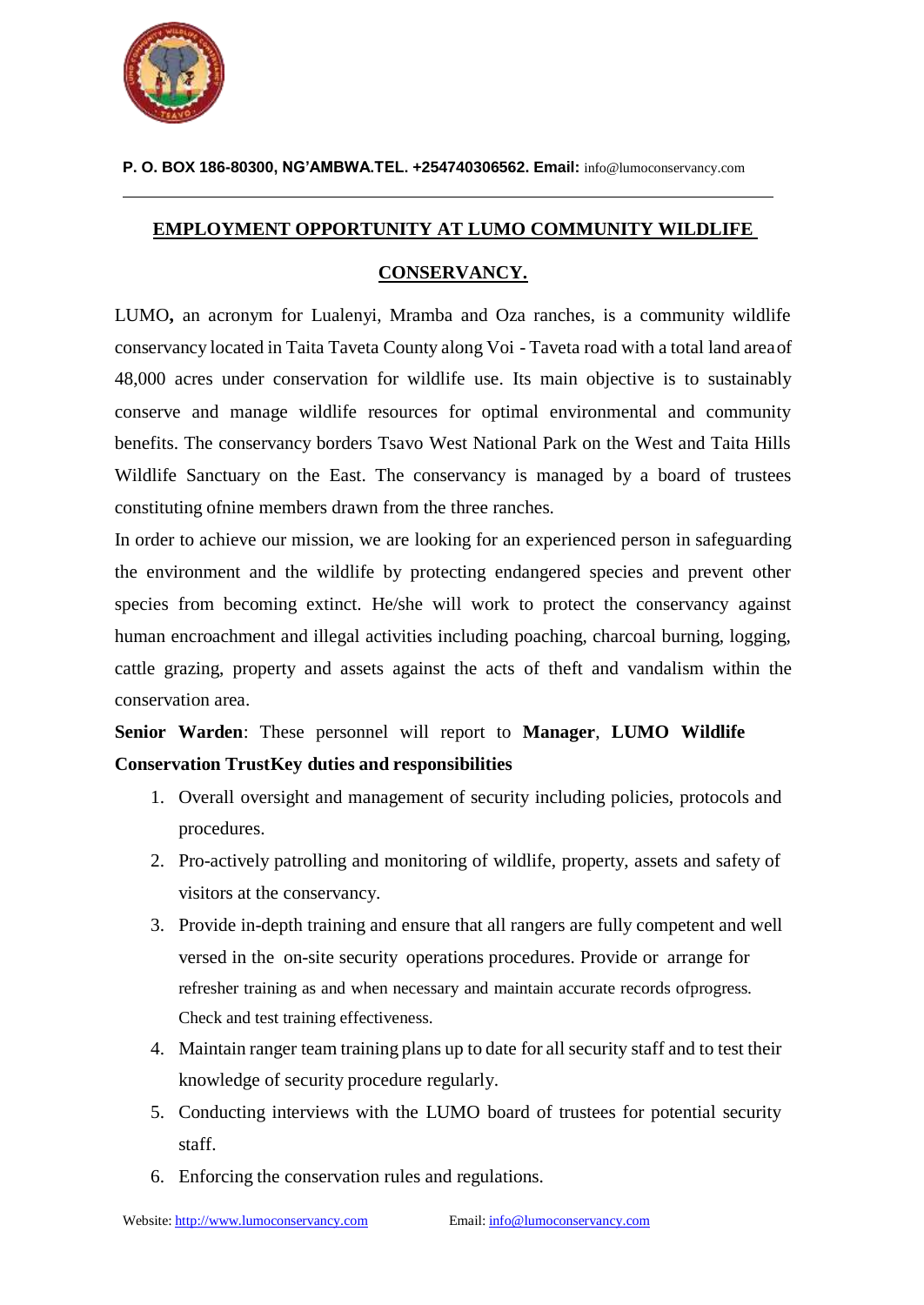

#### **P. O. BOX 186-80300, NG'AMBWA.TEL. +254740306562. Email:** [info@lumoconservancy.com](mailto:info@lumoconservancy.com)

- 7. Carry out regular patrols in the conservation area and facilities inspection.
- 8. Accurately reporting all incidences to management. Prepare monthly security reports.
- 9. Attend management meetings touching on security.
- 10. Efficiently supervise and effective management of rangers.
- 11. Preventing, detecting and investigating any offences which may arise within the conservation area.
- 12. Monitoring and operating CCTV cameras and other recording gadgets
- 13. Prepare annual security budgets and monitor expenses
- 14. Record keeping of all movable and immovable of organizational assets
- 15. Responding to emergencies that may arise as per emergency response procedures
- 16. Ensure unauthorized persons are not allowed to enter the conservation area
- 17. Inspect entry and exit logs of personnel, materials, vehicles and stores at the commencement of his tour od duty and at the end of his/her duties each day
- 18. To make periodic 'rounds' to ranger posts to check alertness and compliance
- 19. Make arrests where necessary
- 20. Be on call on 24 hours, 7 days basis for emergency occurring at the conservancy

## **Skills and Competences**

- 1. Interpersonal skills: Enforcing laws can lead to confrontations, and the job involves helping and assisting others both pleasant and dangerous circumstances
- 2. Problem solving skills: Both wildlife and humans can get into conflicts and must be able to analyze to rectify these situations
- 3. Passion for wildlife and environment: Love for protecting environment and wildlife conservation
- 4. Work integrity: Both honest and strong moral principles

### **Qualifications and experience required**

The ideal candidate should have:

- Education: O level and above or any other related to the field
- Be at least 30 years and above
- Be computer literate and with deep understanding of Microsoft office